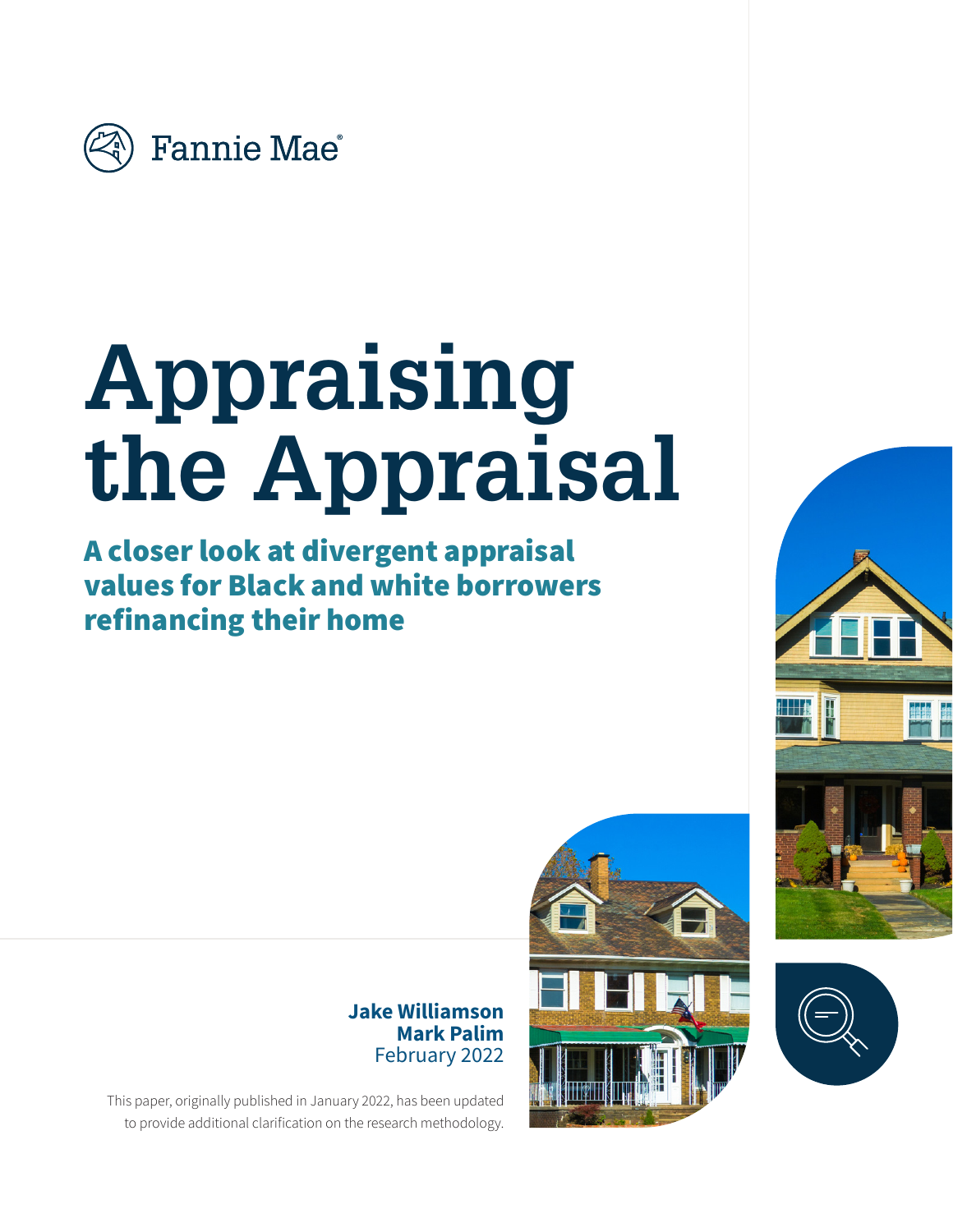# **Findings**

**Black borrowers refinancing their home on average received a slightly lower appraisal value relative to automated valuation models**, according to an analysis of 1.8 million appraisals conducted as part of refinance applications in 2019 and 2020. At the same time, white borrowers refinancing their home on average received a slightly higher appraisal value relative to the models. This was true for homes in both majority-white and majority-Black neighborhoods.

#### **Homes owned by white borrowers were more frequently overvalued than homes owned by Black borrowers.**

Overvaluations of white-owned homes were present at a higher rate in all neighborhoods, but were more likely to occur among homes owned by white borrowers in majority-Black neighborhoods. Overvalued equates to an appraised value at least 10% higher than the automated valuation models.

**The frequency of "undervaluation" did not have a notable** 

**racial pattern.** Undervaluation of Black-owned homes occurred at the same rate as white-owned homes in majority-white neighborhoods. In majority-Black neighborhoods, the frequency of undervaluation for Black and white homeowners is within a percentage point of each other. "Undervalued" equates to an appraised value at least 10% lower than the automated valuation models.

**Six states accounted for nearly 50% of the overvalued homes of white owners in majority-Black neighborhoods.** The states were Georgia, Louisiana, South Carolina, North Carolina, Mississippi, and Alabama.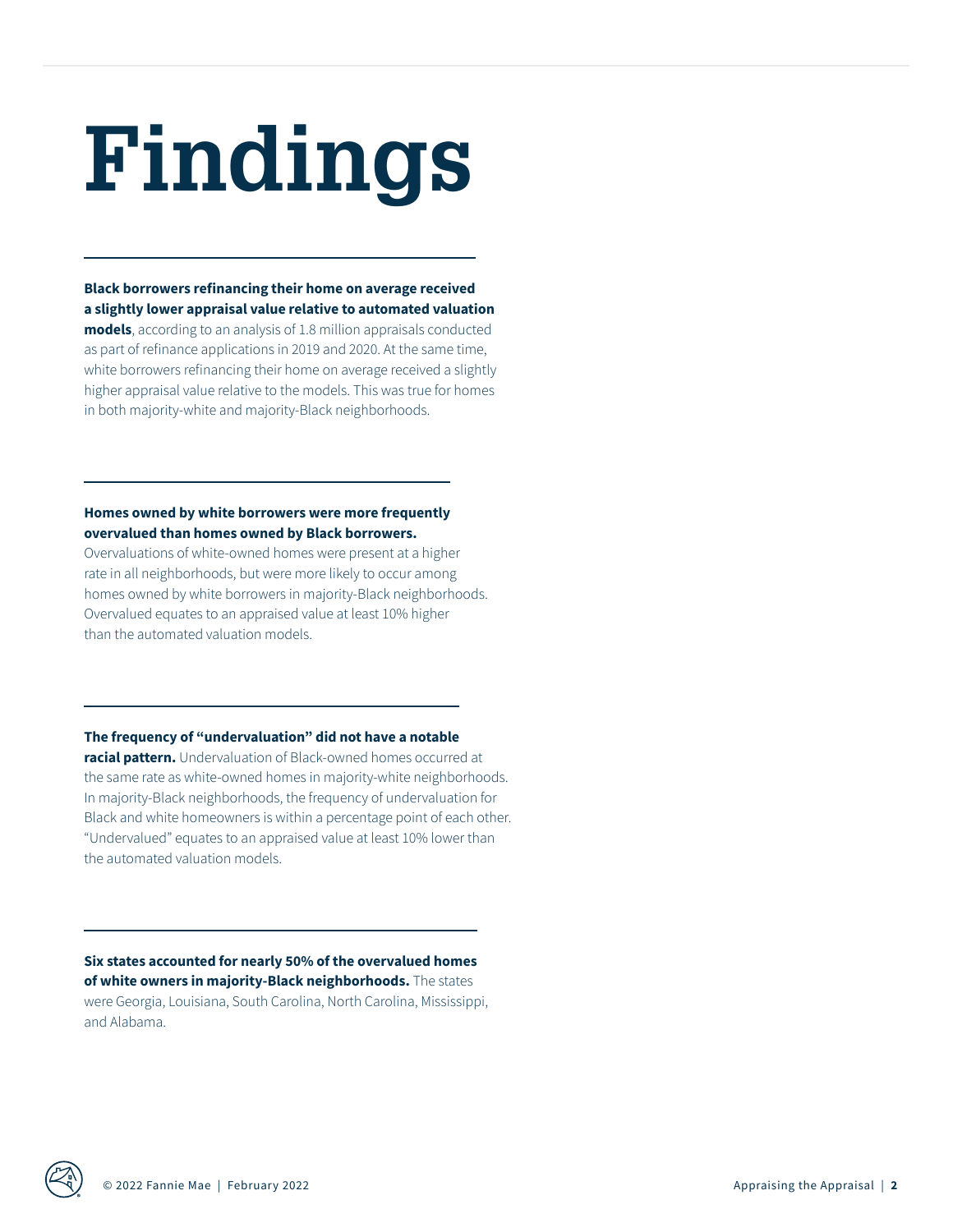## Introduction

Fannie Mae is conducting a multi-part research effort to better understand appraisal valuation differences across different demographic groups.

While most studies have focused their research at the neighborhood or census tract level, Fannie Mae targeted its appraisal research to isolate valuation differences at the property and borrower level, along with further analyses that focused on the racial composition of neighborhoods.<sup>1</sup>

Specifically, we have examined the extent to which property valuations differ in majority-Black neighborhoods and the extent to which properties owned by Black and white borrowers in these neighborhoods are valued differently, taking into account property characteristics that are normally considered in an appraisal.

For this study, Fannie Mae analyzed 1.8 million appraisals conducted as part of refinance applications from 2019 – 2020, in which homeowners self-identified as Black or white non-Hispanic.<sup>2,3</sup> We chose to study refinance applications, as opposed to home purchase applications, because the appraiser in a refinance transaction typically interacts directly with the homeowner (i.e., the borrower), establishing a pathway for potential bias to influence the appraisal results. The race or ethnicity of the borrower is often disclosed in the loan data, making it possible to directly observe any correlation with value. On the other hand, in a purchase transaction, the appraiser typically does not interact with the buyer (i.e., the borrower) of the property but rather with the seller or the seller's agent. The availability of racial or ethnic data of sellers and real estate agents is limited, thereby making an analysis of valuation differences by different demographics for purchase transactions limited or incomplete relative to the analysis detailed below using refinance transactions. Additionally, Fannie Mae research has shown for purchase transactions when a home appraises below the contract price, this often leads to a renegotiation of the purchase favoring the buyer. Further, this same research concludes that financially

**<sup>1</sup>** When considering the racial composition of an area, we are defining neighborhood as a census tract, consistent with standard economic practice. Census tracts may not necessarily correspond to the appraiser's definition of a "neighborhood."

**<sup>2</sup>** "Black" also includes borrowers who identify as Black in addition to any other race/ethnicity (for example, a borrower who identifies as Black and Hispanic). "White" in this paper refers solely to white non-Hispanic, consistent with industry practice for fair lending analysis. White non-Hispanic will be referred to as "white" for the remainder of this article.

When a loan application had multiple borrowers, if any of the borrowers self-identified as a given race (e.g., Black, Asian, Native American, or Hawaiian) or ethnicity (e.g., Hispanic), then the loan application was included in that demographic, consistent with industry practice for fair lending analysis.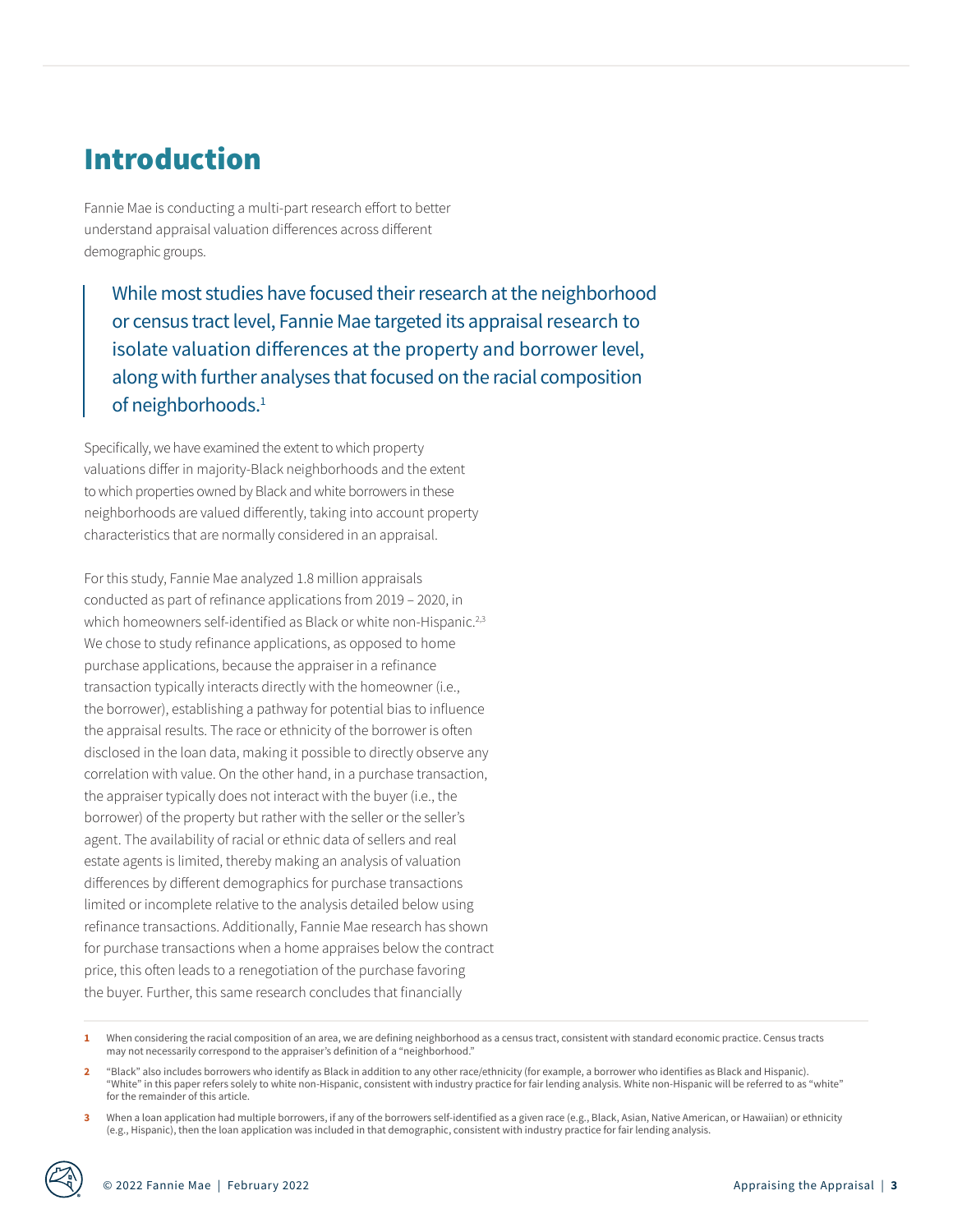constrained borrowers benefit from this renegotiation and are more likely to achieve a renegotiation when an appraisal is valued lower than the contract price.<sup>4</sup> In other words, appraisals below pending contract price, if accurate, do not necessarily equate to an issue.

To evaluate the appraisal results, the values from these appraisals were compared against two automated valuation models (AVMs). These Fannie Mae proprietary AVMs use different modeling frameworks, analytical techniques, and data inputs, providing mutually independent estimates of a property's value.<sup>5</sup> We have utilized them for many years in various valuation oversight functions in both origination and default processes. Specifically, the AVM 1 comparison is utilized to evaluate the potential misvaluation risk of appraisals in the origination process, and follows similar steps in its modeling framework as an appraiser (data assessment/ integrity checks, comparable selection, comparable adjustment, and reconciliation). The AVM 2 comparison is utilized for various portfolio management functions and leverages a machine-learning framework that is fundamentally different than the AVM 1 comparison. Coverage, accuracy, and precision of any AVM varies, and very few AVMs have been tested through multiple financial cycles; however, both of these AVM benchmarks are subject to extensive testing, continuous improvement efforts, and rigorous model governance, which gives us confidence in their reliability for this study and during the applicable time period of the transactions in the dataset.

Additionally, this research is not an attempt to measure value accuracy, per se. Instead, it uses the AVMs as neutral benchmarks to compare appraisal opinions against. Then, the frequency and degree of difference between the AVMs and the appraisal values can be analyzed by the race of the homeowner as well as the racial demographics of the neighborhood where the home is situated.

The results presented here are distributional summaries of the statistical differences in values provided in appraisals versus those from AVMs, and as such are indicative of possible bias but not conclusive. In ongoing work, we are evaluating the impact of additional potential explanatory factors such as gentrification on the reported differences in this study.

## **Our commitment to racial equity**

Fannie Mae is firmly committed to promoting racial equity in housing, including helping all homeowners receive an impartial appraisal. As described in Fannie Mae's September 2021 commentary, [Our Commitment](https://www.fanniemae.com/research-and-insights/perspectives/our-commitment-reducing-appraisal-bias)  [to Reducing Appraisal Bias](https://www.fanniemae.com/research-and-insights/perspectives/our-commitment-reducing-appraisal-bias), Fannie Mae is taking a number of steps to combat appraisal bias, including performing research to analyze the prevalence of bias in the appraisal process, and this initial paper is one step of that ongoing research effort.

**<sup>4</sup>** "When the appraised value falls below contract, however, even by a small amount, renegotiation rates rise to over 50%; and rates of renegotiation continue to increase, up to 80%, as appraised values fall further below contract." Hamilton Fout, Nuno Mota, and Eric Rosenblatt, "When Appraisers Go Low, Contracts Go Lower: The Impact of Expert Opinions on Transaction Prices," The Journal of Real Estate Finance and Economics (2021), pp. 1 – 41, DOI: 10.1007/s11146-020-09800-6.

<sup>5</sup> Other AVMs and methodologies exist to determine valuations; however, these two were selected because of their unique approaches. Further work could consider the usefulness and sensitivity of the results to weighting AVMs, incorporating other AVM approaches, or even using other methodologies like adjusting with price indices. Also, these AVMs are calibrated to single-family residential housing and different valuation methods are used for other kinds of property types.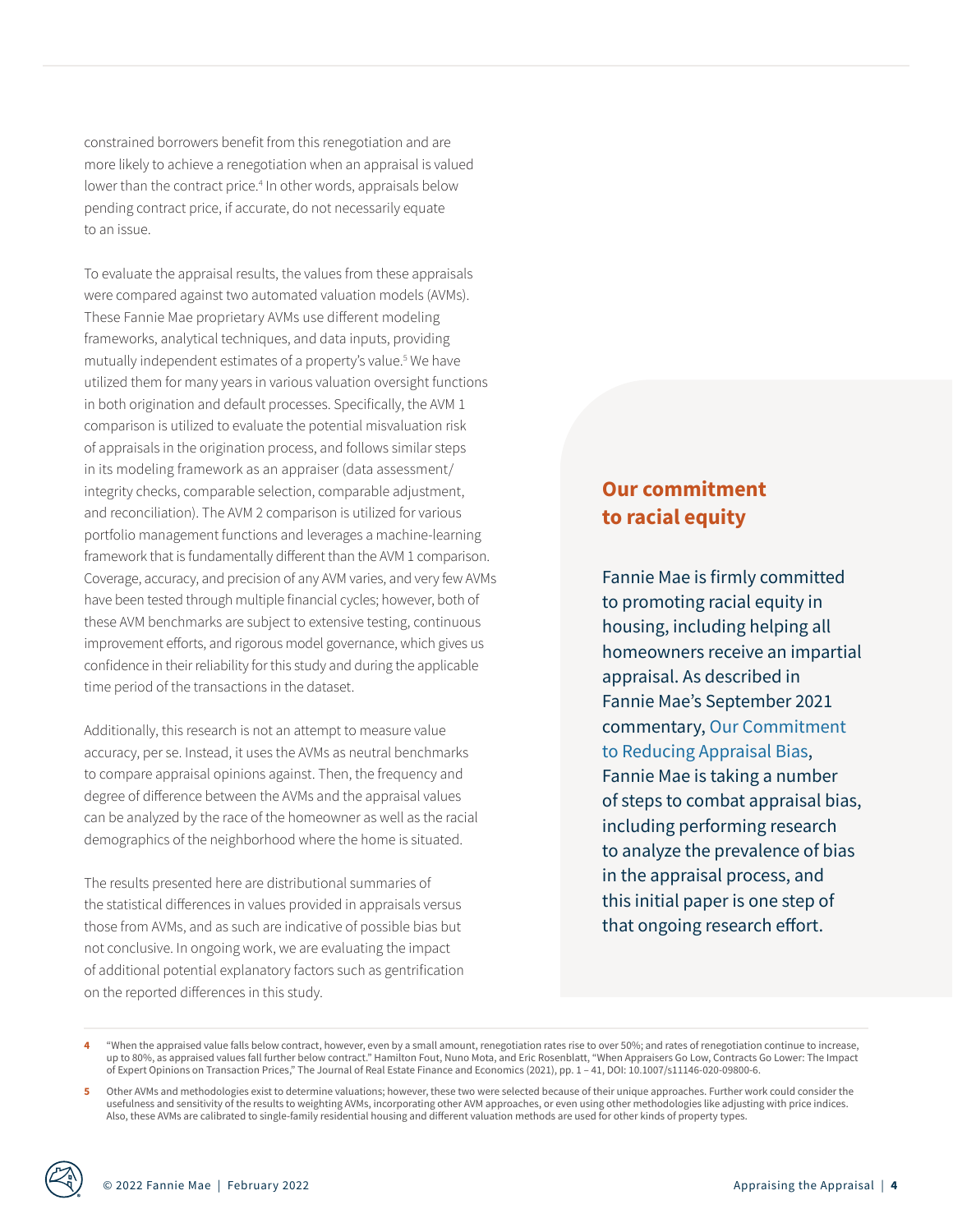# A renewed focus on appraisals

In the past year, news media reports alleging racial bias in home appraisals have turned a spotlight on the appraisal process in the mortgage industry. Several published research reports<sup>6</sup> focused on the topic of appraisal bias with varying perspectives on its frequency and severity.

As stated above, we relied on Fannie Mae's proprietary AVMs as neutral benchmarks to evaluate the opinion of value provided by an appraiser on a specific property. These models were built utilizing Fannie Mae's appraisal database that contains more than 54 million appraisals.<sup>7</sup> Fannie Mae's AVMs have been tested and found to be reliable tools for generating property values and in evaluating human appraisals. Both the appraisals and AVMs are relevant and representative of the research target population used to compare the appraisal values.

While Fannie Mae's appraisal database is extensive, the sample used in this study was restricted to data from 2019 to 2020 to focus on more recent transactions. The appraisal data was merged with data from Fannie Mae's Desktop Underwriter® system to obtain the race and ethnicity of the borrower. Then, the appraisal data was filtered to select appraisals for which the borrower's race and ethnicity were identifiable and for properties located in census tracts with majority population indicators, based on the [American](https://www.census.gov/programs-surveys/acs/data.html)  [Community Survey 2018](https://www.census.gov/programs-surveys/acs/data.html) five-year population estimates. The estimated property values from the AVMs were used to analyze potential undervaluation or overvaluation in appraisals.

## White-owned homes received higher appraisals relative to automated valuation models

To evaluate linkages between appraiser valuations and the race of homeowners, we compared the degree of difference between the appraiser opinion and our AVMs, both in the aggregate as well as in majority-Black and majority-white neighborhoods.

**<sup>6</sup>** Andre Perry, Jonathan Rothwell, and David Harshbarger, *The Devaluation of Assets in Black Neighborhoods* (Washington, D.C.: Brookings Institution, 2018), [brookings.](https://www.brookings.edu/wp-content/uploads/2018/11/2018.11_Brookings-Metro_Devaluation-Assets-Black-Neighborhoods_final.pdf) [edu/wp-content/uploads/2018/11/2018.11\\_Brookings-Metro\\_Devaluation-Assets-Black-Neighborhoods\\_final.pdf;](https://www.brookings.edu/wp-content/uploads/2018/11/2018.11_Brookings-Metro_Devaluation-Assets-Black-Neighborhoods_final.pdf) Edward Pinto and Tobias Peter, "How Common is Appraiser Racial Bias?" American Enterprise Institute, January 4, 2021, [aei.org/how-common-is-appraiser-racial-bias](https://www.aei.org/how-common-is-appraiser-racial-bias/).

**<sup>7</sup>** Digital appraisal data compliant with the industry-standard Uniform Appraisal Dataset.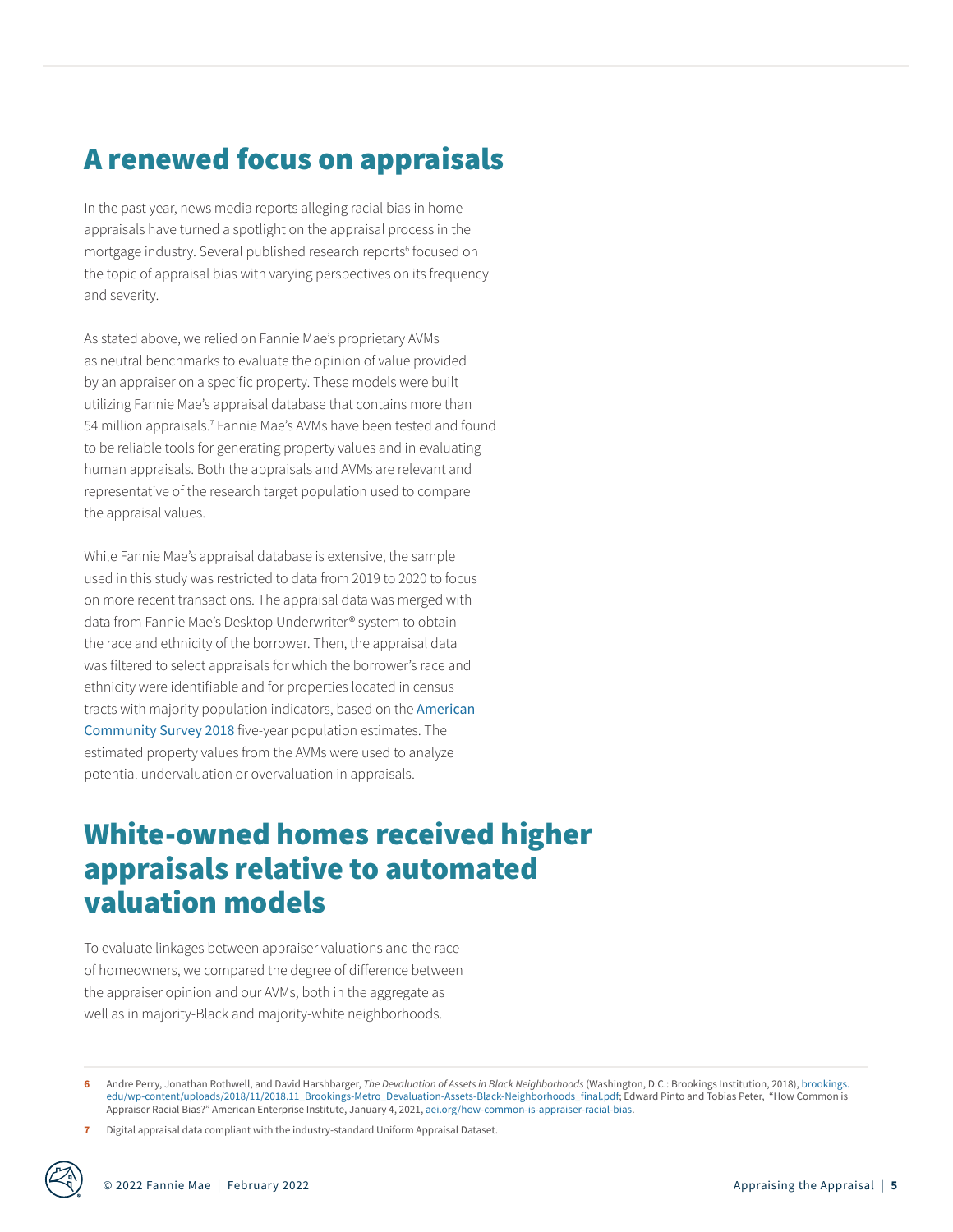The histogram in Figure 1 shows the distribution of the differences between the appraisal and the AVM for each combination of homeowner and neighborhood to provide a better sense of the results beyond what can be gleaned from the medians. As can be seen in Figure 1, the median difference in values for the white borrowers in both the majority-Black and majority-white neighborhoods were slightly but consistently positive. That is, homes owned by white borrowers, in the aggregate, tended to have appraisals slightly higher than the AVMs, regardless of the demographics of the neighborhood. At the same time, the median appraisal value for all Black borrowers in the dataset was slightly negative — they tended to be lower than the AVMs. Lastly, and specifically for the white in majority-Black distribution curve, a larger portion of the differences between the appraisal and the AVM were concentrated in the greater than 10% range, indicating a larger volume of appraisals were higher than the AVM benchmark for this demographic versus the other demographic populations. For more statistical information on the distribution, refer to the Appendix.

## **Figure 1:** Distribution of AVM 1 comparison differences by racial groups



#### **(Appraisal - model)/model**

**% of difference from AVM 1**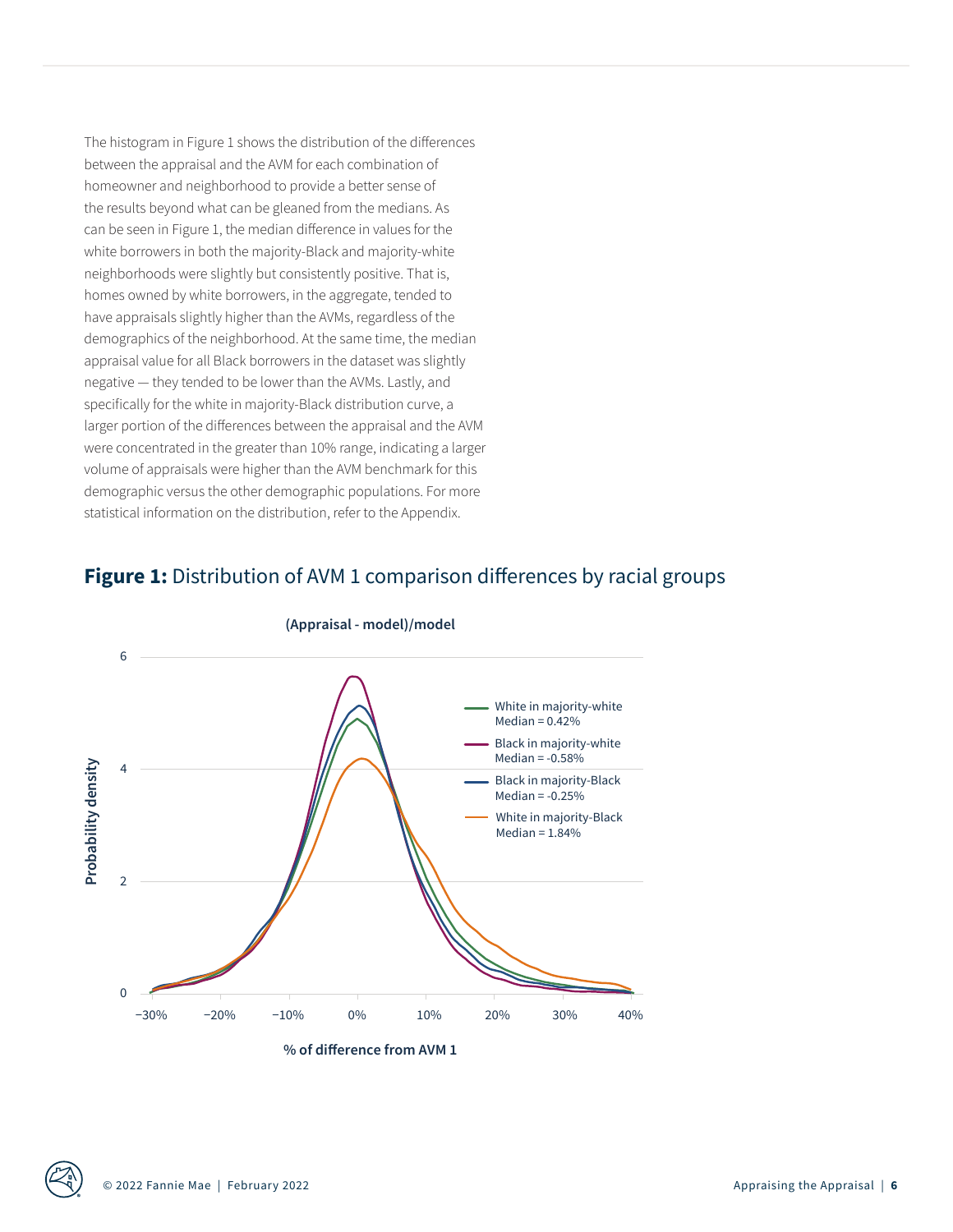Table 1 provides the dollars and percentages of the median differences between the appraisal and the AVM estimates. Although these figures are relatively small in magnitude, tests measuring the statistical significance of these results confirmed the relevance of the observed differences in value between the appraisal and the AVM. For more information, refer to the Appendix.

## **Table 1:** Median differences from AVM by racial group

| <b>Cohort</b>                  | <b>AVM comparison 1</b>                           |                     | <b>AVM comparison 2</b>                           |                |
|--------------------------------|---------------------------------------------------|---------------------|---------------------------------------------------|----------------|
|                                | <b>Median: Appraisal -</b><br><b>AVM estimate</b> | $%$ AVM<br>estimate | <b>Median: Appraisal -</b><br><b>AVM</b> estimate | % AVM estimate |
| <b>Black in majority-white</b> | (51,693)                                          | $-0.58\%$           | (51, 143)                                         | $-0.39\%$      |
| <b>Black in majority-Black</b> | (\$572)                                           | $-0.25%$            | (51, 437)                                         | $-0.63%$       |
| White in majority-white        | \$1,277                                           | 0.42%               | \$2,026                                           | 0.65%          |
| <b>White in majority-Black</b> | \$3,955                                           | 1.84%               | \$1,525                                           | 0.63%          |

# Where racial disparities in appraised value are most pronounced

Across the entire dataset, the median differences between appraisal and AVM value are relatively small. For instance, a percentage-point difference between the value of an individual appraisal and an automated valuation model is generally not necessarily considered a red flag for any individual loan.

However, a distinct result emerged when we examined loans at the far ends of our distribution, in particular the population of appraisals that were overvalued. For the purposes of this study, an overvalued appraisal was defined as the appraisal's result being at least 10% greater than the AVM benchmark, while undervaluation was defined as the appraisal's result being 10% or more below the AVM benchmark. We chose 10% as a starting threshold based on our observational experience performing collateral quality control reviews of hundreds of thousands of appraisals since the global financial crisis.

 As shown in Figure 2, the incidence of overvalued appraisals was highest for white-owned homes in majority-Black and majority-white neighborhoods.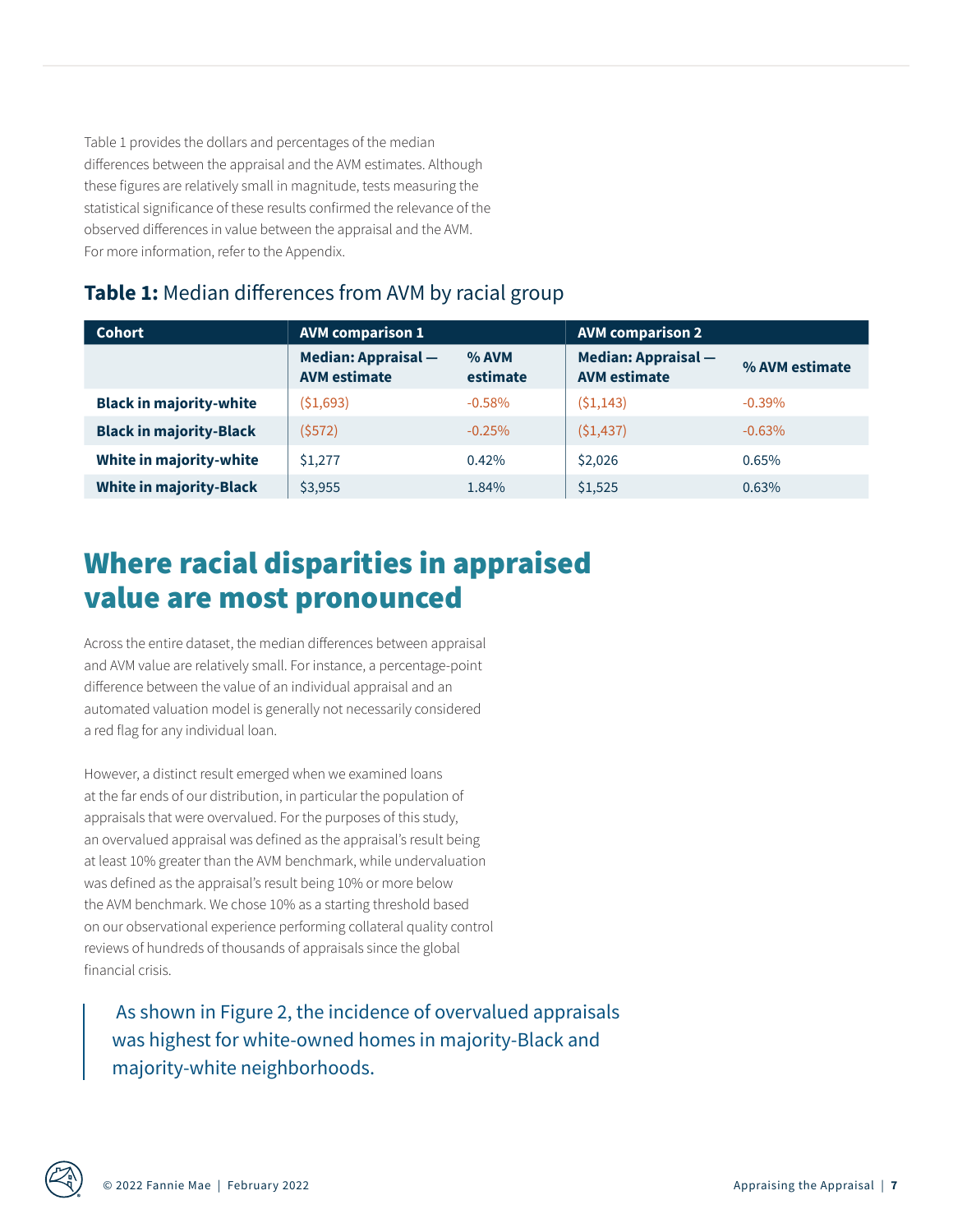Specifically, in majority-Black neighborhoods, white-owned properties were overvalued 10 percentage points more frequently than Blackowned properties. The difference in the frequency in overvaluations was not repeated for undervalued properties. As noted above, this difference in frequency of overvaluations along race may well be due to factors other than racial bias in appraisals, such as gentrification. Testing for such confounding factors is the focus of our ongoing research. The differences observed in undervaluation between white and Black borrowers were similar in rate and not meaningfully different, regardless of the racial demographics of the neighborhood.

## **Figure 2:** Incidence of overvalued and undervalued homes by race of owner



Because AVMs have a margin of error, Figure 2 should not be interpreted as a measure of the frequency of inaccurate appraisals. Some disagreement between appraisals and AVMs should be expected, but the disagreement should be similar across demographic groups. For more information about these comparisons, refer to the Appendix.

The concentration of overvalued white-owned homes in majority-Black neighborhoods also had a distinct geographic element. As shown in Table 2, 49.2% of the overvalued, whiteowned properties in majority-Black neighborhoods were concentrated in six states: Georgia, Louisiana, South Carolina, North Carolina, Mississippi, and Alabama. For reference, these six states contain 40.5% of white borrowers in our sample who reside in majority-Black neighborhoods.



#### **Comparison of racial groups for undervaluation**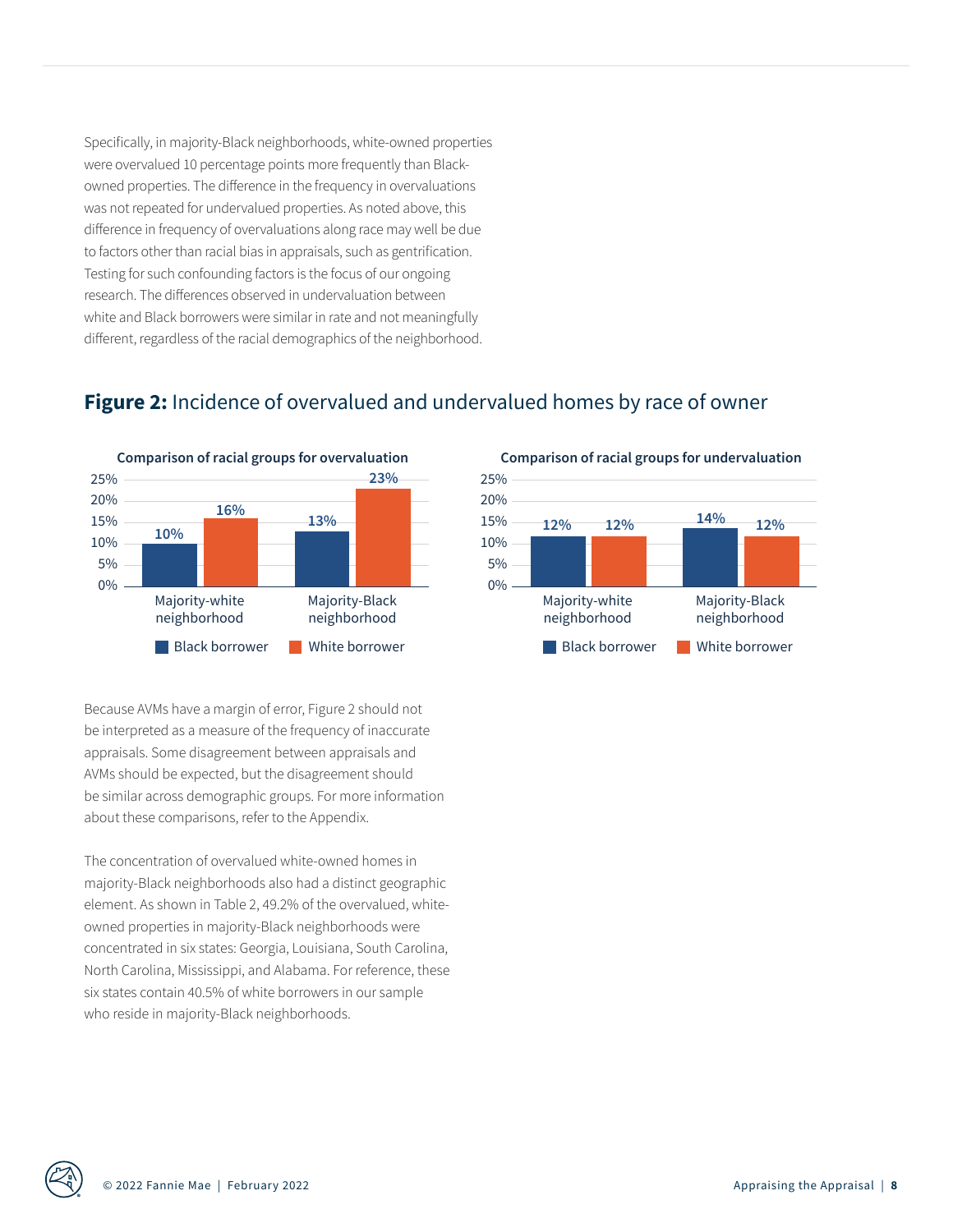### **Table 2:** States with the largest concentration of appraisals overvalued by 10% for white borrowers in majority-Black neighborhoods

| <b>Top states</b> |               | <b>State's share of overall white-owned homes</b><br>in Black neighborhoods in the sample |               |  |
|-------------------|---------------|-------------------------------------------------------------------------------------------|---------------|--|
| <b>State</b>      | $\frac{0}{0}$ | <b>State</b>                                                                              | $\frac{0}{0}$ |  |
| <b>GA</b>         | 14.5%         | GA                                                                                        | 12.9%         |  |
| LA                | $9.0\%$       | LA                                                                                        | 6.9%          |  |
| <b>SC</b>         | 7.7%          | <b>SC</b>                                                                                 | 6.5%          |  |
| <b>NC</b>         | 6.4%          | <b>NC</b>                                                                                 | 7.2%          |  |
| <b>MS</b>         | 6.0%          | <b>MS</b>                                                                                 | 3.6%          |  |
| <b>AL</b>         | 5.7%          | <b>AL</b>                                                                                 | 3.4%          |  |
| <b>Total</b>      | 49.2%         | <b>Total</b>                                                                              | 40.5%         |  |

| State's share of overall white-owned homes<br>in Black neighborhoods in the sample |       |  |  |
|------------------------------------------------------------------------------------|-------|--|--|
| <b>State</b>                                                                       | $\%$  |  |  |
| GA                                                                                 | 12.9% |  |  |
| LA                                                                                 | 6.9%  |  |  |
| SC.                                                                                | 6.5%  |  |  |
| NC                                                                                 | 7.2%  |  |  |
| <b>MS</b>                                                                          | 3.6%  |  |  |
| <b>AL</b><br>3.4%                                                                  |       |  |  |
| <b>Total</b><br>40.5%                                                              |       |  |  |

## How properties become overvalued

To begin to identify the potential causes of overvalued appraisals, a representative sample of recent refinance appraisals from July to September 2021 loan acquisitions that Collateral Underwriter® (CU®) flagged as overvalued was assessed.

Collateral Underwriter is Fannie Mae's proprietary automated appraisal risk assessment tool that can evaluate risk on more than 95% of the appraisals submitted for single-family loans acquired by Fannie Mae.

For white borrowers in majority-Black neighborhoods, the leading, separately identifiable reason category of overvaluation is "comparable location." This indicates that the appraiser relied on comparable sales from outside of the subject property's immediate area even though potentially more appropriate comparable properties were available closer to the subject property. By contrast, for Black-owned homes in majority-Black neighborhoods, the leading, separately identifiable reason category of overvaluation was "comparable selection." This means that the comparable sales selected by the appraiser were not the most similar to the subject property in terms of physical characteristics. Table 3 shows the top CU overvaluation reason codes for both white and Black borrowers in majority-Black neighborhoods.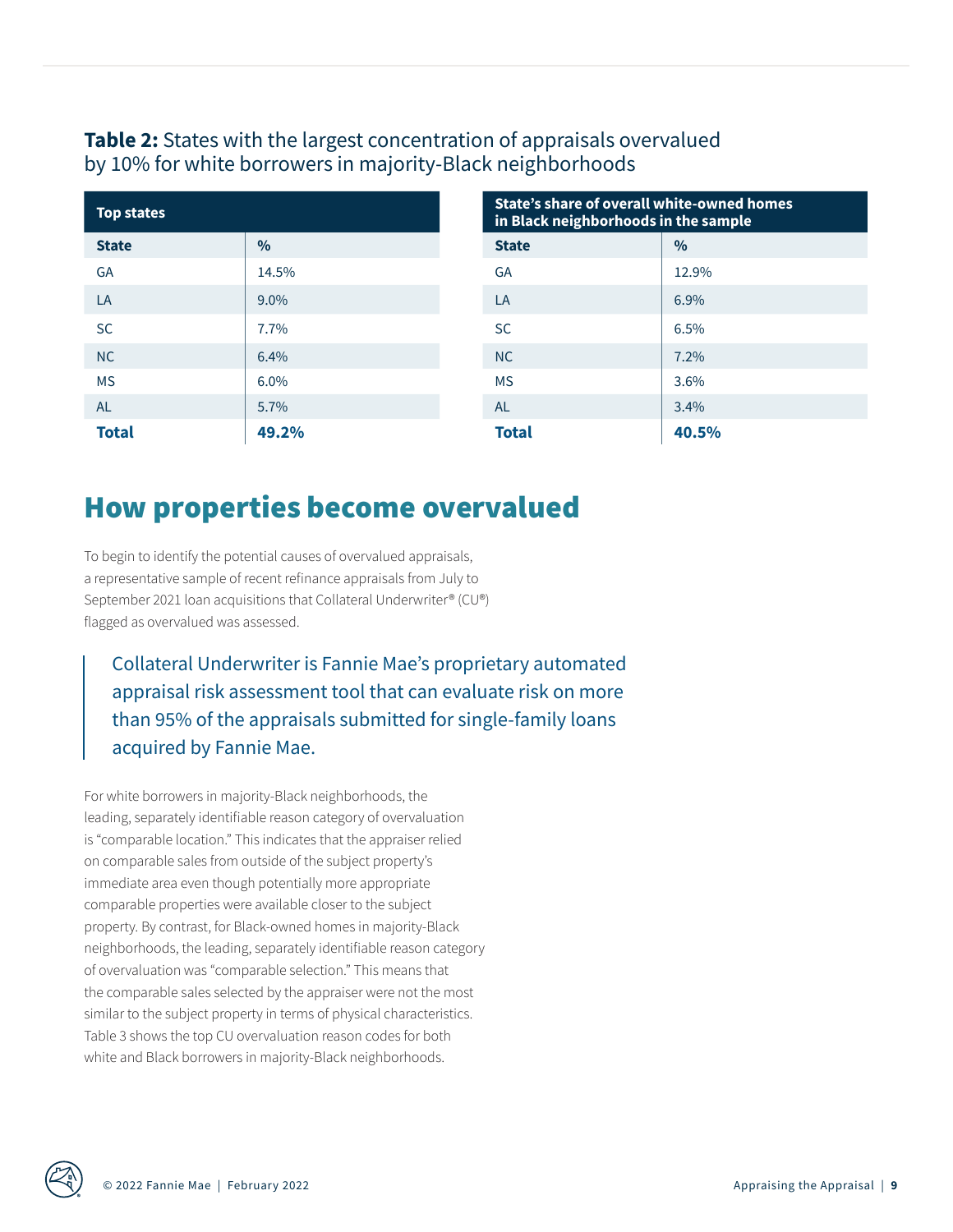### **Table 3:** Top reasons for overvalued appraisals for white and Black borrowers in majority-Black neighborhoods<sup>8</sup>

| White borrowers in Black neighborhoods |               | <b>Black borrowers in Black neighborhoods</b> |               |  |
|----------------------------------------|---------------|-----------------------------------------------|---------------|--|
| <b>CU overvaluation reason codes</b>   | $\frac{0}{0}$ | <b>CU overvaluation reason codes</b>          | $\frac{0}{0}$ |  |
| Multiple factors                       | 36.4%         | Multiple factors                              | 29.3%         |  |
| Comparable location                    | 16.5%         | Comparable selection                          | 12.1%         |  |
| Market adjustments                     | 8.3%          | Market adjustments                            | 9.5%          |  |
| Comparable selection                   | $4.1\%$       | Comparable location                           | 8.6%          |  |
| Room count GLA adjustments             | 5.8%          | Condition quality adjustments                 | 8.6%          |  |
| All other                              | 28.9%         | All other                                     | 31.9%         |  |
| <b>Total</b>                           | 100.0%        | <b>Total</b>                                  | 100.0%        |  |

**Data:** Refinance loan acquisitions from July – September 2021

In addition to using the AVM comparisons and studying the distribution of the differences, Fannie Mae's valuation analysts (who are also certified real estate appraisers) manually reviewed a targeted sample of over 2,000 appraisals from the 2019 – 2020 dataset, including appraisals that were 10% or lower than the AVM 1 comparison, 10% or higher than the AVM 1 comparison, and appraisals within 10% of the AVM 1 comparison. This review provided a quality check for accuracy as a calibration to the AVM 1 comparison results. The internal review results were consistent with the AVM selection of comparable properties and the observations noted for misvaluation.

Our manual reviews observed that, for appraisals that were flagged as having overvaluation risk, the appraiser tended to incorrectly identify neighborhood boundaries, which led to the appraisals having errors in the property value trend (stable, increasing, or declining). For undervalued homes, the appraisals tended to have both inaccurate functional and external property characteristic descriptions, leading to values that were understated. In both cases of overvaluation and undervaluation, the appraisals had similar issues in comparable selection (too distant or dissimilar) and comparable adjustments for specific differences in condition/quality, age, off-street parking, and amenities.

Through the combination of technology and human processes, Fannie Mae and our lender partners prudently manage valuation risk. Our in-house Fannie Mae appraisers perform tens of thousands

**8** Multiple factors refer to appraisals flagged for overvaluation but did not identify a single specific reason code.

| <b>Black borrowers in Black neighborhoods</b> |               |  |  |  |
|-----------------------------------------------|---------------|--|--|--|
| <b>CU</b> overvaluation reason codes          | $\frac{0}{0}$ |  |  |  |
| Multiple factors                              | 29.3%         |  |  |  |
| Comparable selection                          | 12.1%         |  |  |  |
| Market adjustments                            | 9.5%          |  |  |  |
| Comparable location                           | 8.6%          |  |  |  |
| Condition quality adjustments                 | 8.6%          |  |  |  |
| All other                                     | 31.9%         |  |  |  |
| Total                                         | 100.0%        |  |  |  |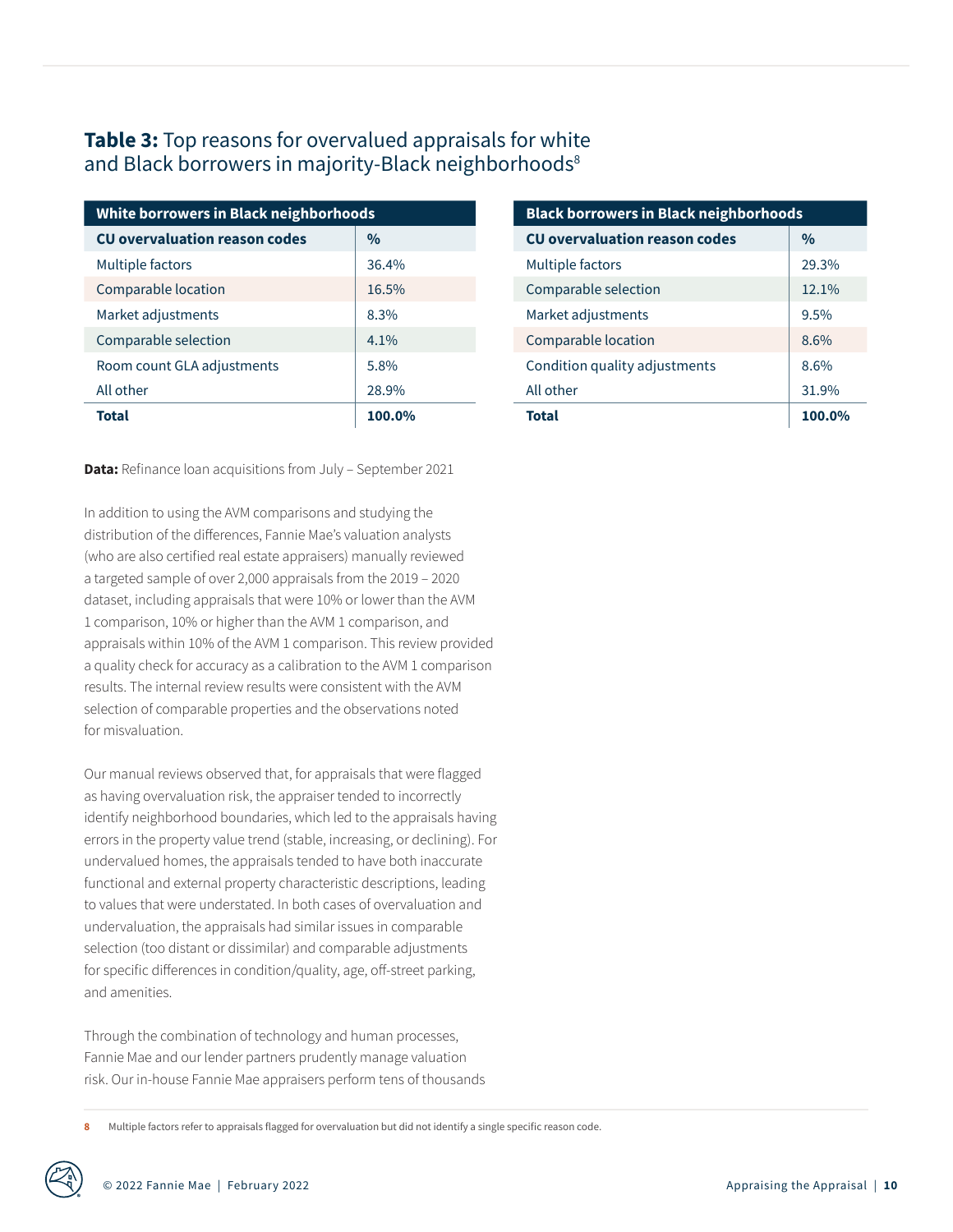of valuation reviews each year, which continuously builds our knowledge base to inform our policies and appraiser engagement, as well as to calibrate our AVMs. As part of this work, our engagement strategy includes a dedicated [Appraisers web page](https://singlefamily.fanniemae.com/originating-underwriting/appraisers) with our [Noble](https://singlefamily.fanniemae.com/originating-underwriting/appraisers/noble-appraiser-video-series)  [Appraiser video training series](https://singlefamily.fanniemae.com/originating-underwriting/appraisers/noble-appraiser-video-series) and other resources. Several of these resources address comparable selection and comparable location best practices.

# Conclusion

Racial inequities in housing are long-standing. Though outright racial discrimination in housing has been outlawed for more than 50 years, its legacy effects continue to be felt in many majority-Black communities and by Black families across several generations. Ensuring that appraisals are as accurate and as unbiased as possible is just one way the housing finance industry can remedy this legacy.

There are many possible reasons why an appraisal would be either overvalued or undervalued. Fannie Mae and its industry partners should continue to take concrete actions to minimize the chances that the race of a borrower or homeowner is one of those reasons. Among these actions:

#### • **Increase the use of alternative-scope property valuation**

**approaches.** Desktop appraisals develop valuations using a computer with access to a myriad of data and resources — without a physical inspection of the property by the appraiser. So-called hybrid appraisals are similar to desktop appraisals, but require a physical inspection performed by a vetted third party, such as a real estate agent, inspector, or appraiser trainee. Both approaches have the benefit of reducing contact between borrowers and appraisers, thus reducing the likelihood of valuations being affected by personal or unconscious biases.

#### • **Build on existing safeguards to detect valuation errors.**

Automated underwriting platforms should be tightly integrated with systems that can detect asset valuation issues. For instance, Fannie Mae's Collateral Underwriter provides lenders tools that promote greater appraisal quality and help detect a potential misvaluation in real time.

• **Continue to modernize the appraisal process for** 

**home loans.** Appraisals are a vital part of mortgage lending; however, continuous improvement through better use of data, technology, and process design can be a powerful way to drive more factual, objective, accurate, and reproducible appraisals.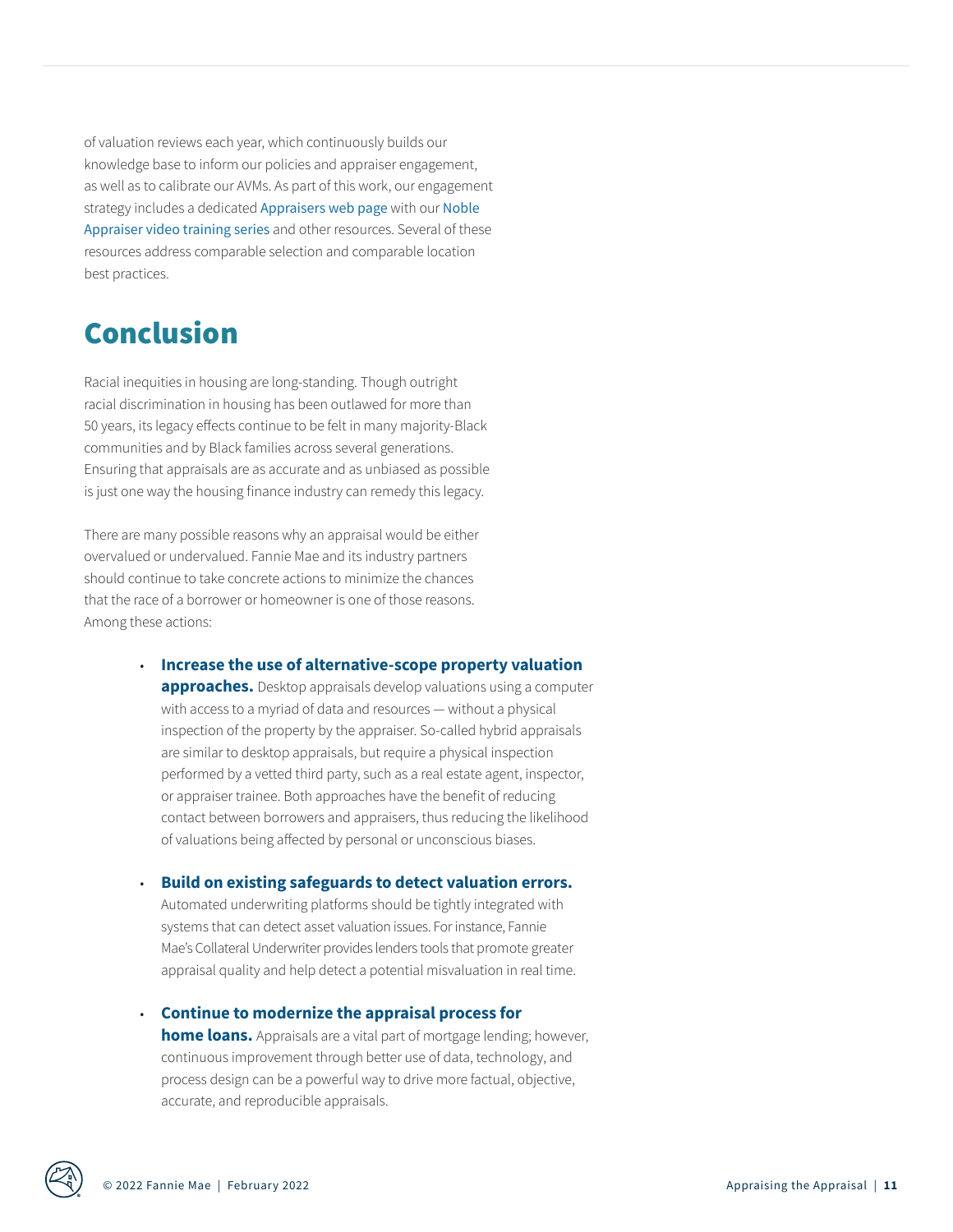• **Foster diversity in the appraiser workforce.** Efforts currently underway to expand the participation of people of color in the appraiser profession, including the Appraiser Diversity Initiative sponsored by the Appraisal Institute, Fannie Mae, Freddie Mac, and the National Urban League, should be expanded.

• **Enhance the tools appraisers use to validate their** 

**opinions.** Given that many misvaluations are related to items like comparable selection, comparable location, and adjustments, it's important that individual appraisers have the same tools necessary to validate these measures as institutions such as Fannie Mae. Given Fannie Mae's breadth of data and analytical capabilities, providing tools, resources, and information to appraisers to help them more accurately select comparable properties and conduct adjustments will only strengthen and provide more confidence in the appraisal process and product.

## About the authors

Jake Williamson is Fannie Mae's Senior Vice President of Collateral Risk Management and oversees its Single-Family Business collateral risk management, loan quality, and operational risk teams.

Mark Palim is Fannie Mae's Vice President and Deputy Chief Economist.

See Appendix on the following page.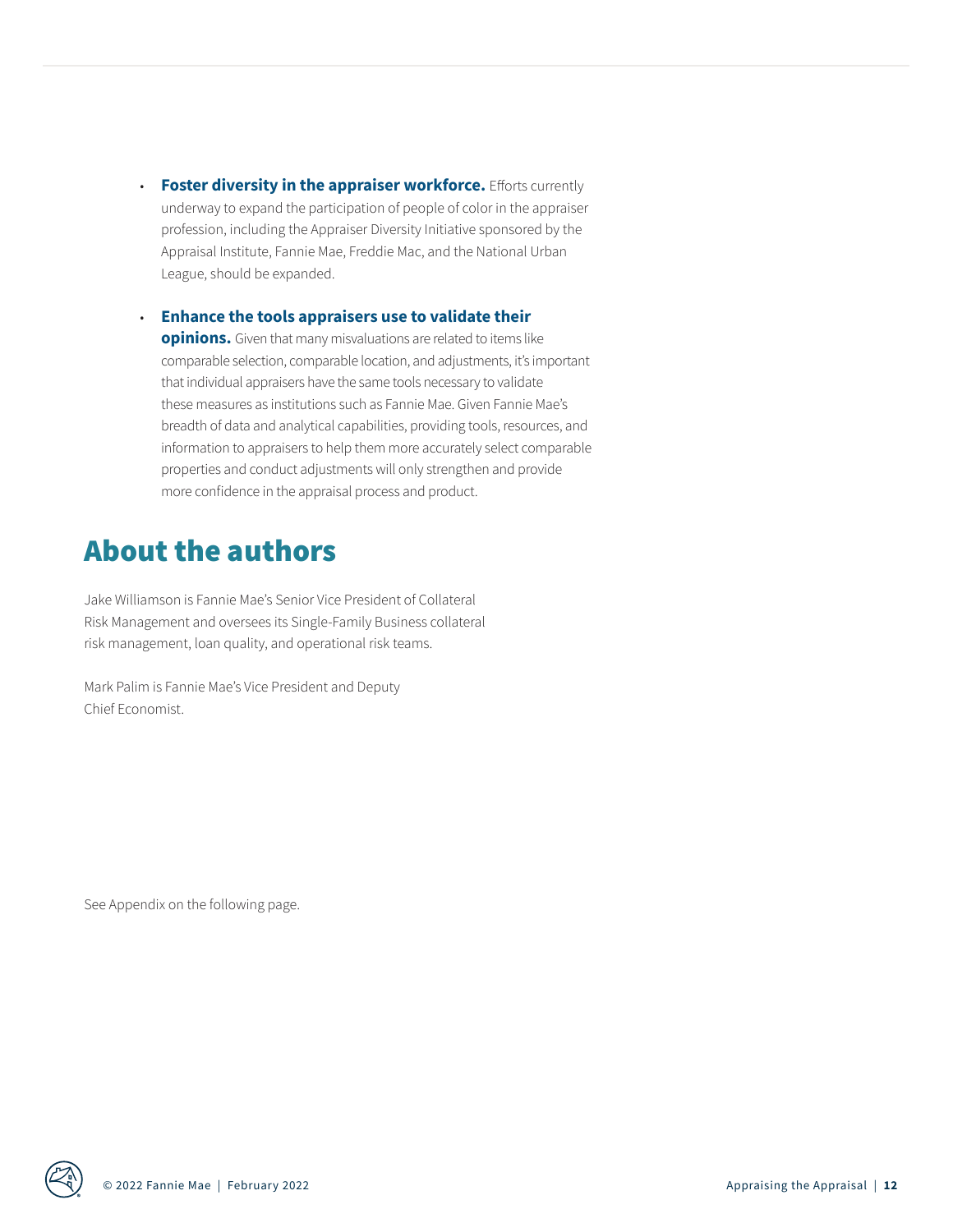# Appendix

#### **Additional information for Figure 1**

Summary statistics (appraisal % of difference from AVM 1)

|                              | <b>Black in</b><br>majority-white | <b>Black in</b><br>majority-Black | White in<br>majority-white | White in<br>majority-Black |
|------------------------------|-----------------------------------|-----------------------------------|----------------------------|----------------------------|
| <b>Mean</b>                  | $-0.0053$                         | $-0.0015$                         | 0.0098                     | 0.0290                     |
| <b>Median</b>                | $-0.0058$                         | $-0.0025$                         | 0.0042                     | 0.0184                     |
| <b>Standard</b><br>deviation | 0.0929                            | 0.1090                            | 0.1108                     | 0.1354                     |
| <b>Skewness</b>              | 0.1761                            | 0.2970                            | 1.3395                     | 1.0456                     |
| <b>Kurtosis</b>              | 7.7316                            | 6.9405                            | 52.6354                    | 10.4189                    |
| N                            | 55,479                            | 34,193                            | 1,653,792                  | 20,548                     |

#### **Additional information for Table 1**

|                                | Median differences from AVM by racial group |                        |               |                         |                        |           |
|--------------------------------|---------------------------------------------|------------------------|---------------|-------------------------|------------------------|-----------|
|                                | <b>AVM comparison 1</b>                     |                        |               | <b>AVM comparison 2</b> |                        |           |
|                                | N                                           | appraisal<br>-estimate | $\frac{0}{0}$ | N                       | appraisal<br>-estimate | $\%$      |
| <b>Black in majority-white</b> | 55,479                                      | (1,693)                | $-0.58%$      | 55,479                  | (1, 143)               | $-0.39\%$ |
| <b>Black in majority-Black</b> | 34,193                                      | (572)                  | $-0.25%$      | 34,193                  | (1, 437)               | $-0.63%$  |
| White in majority-white        | 1,653,792                                   | 1,277                  | 0.42%         | 1,653,792               | 2,026                  | 0.65%     |
| <b>White in majority-Black</b> | 20,548                                      | 3,955                  | 1.84%         | 20,548                  | 1,525                  | 0.63%     |

| <b>H0: Black in majority-white</b> | $p-value =$ | <b>H0: Black in majority-white</b> | $p-value =$ |
|------------------------------------|-------------|------------------------------------|-------------|
| vs. white in majority-white        | 0.000       | vs. white in majority-white        | 0.000       |
| <b>H0: Black in majority-Black</b> | $p-value =$ | <b>H0: Black in majority-Black</b> | $p-value =$ |
| vs. white in majority-Black        | 0.000       | vs. white in majority-Black        | 0.000       |